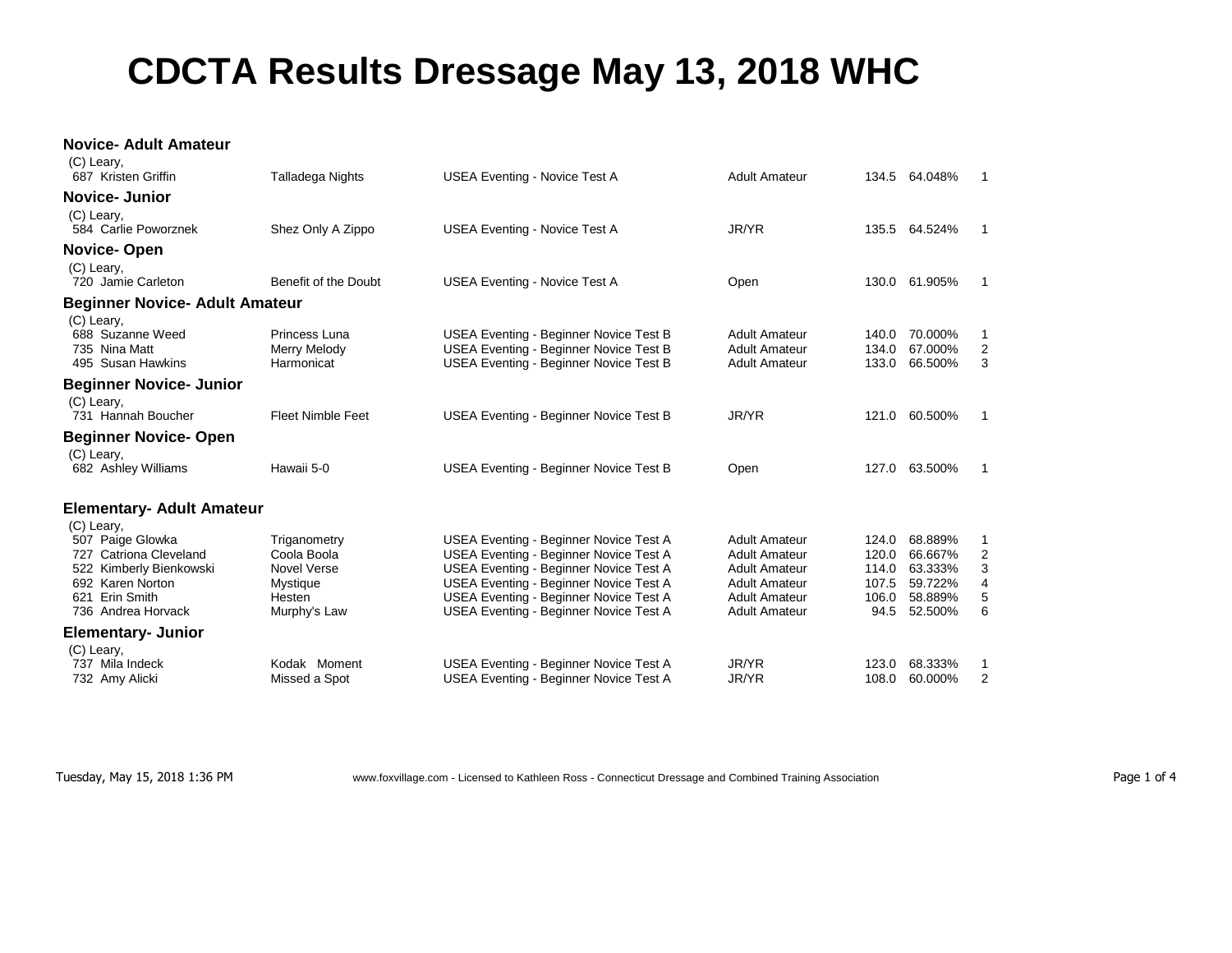## **Walk-Trot/Crossrails- Adult Amateur**  $\sqrt{C}$

| (C) Leary,                                  |                                           |                                                            |                      |                |         |                     |
|---------------------------------------------|-------------------------------------------|------------------------------------------------------------|----------------------|----------------|---------|---------------------|
| 500 Lisa Reneson                            | Talulah                                   | Introductory Walk-Trot Test B 2015                         | <b>Adult Amateur</b> | 99.5           | 62.188% | 1                   |
| 593 Angelica Sonnema                        | Justi                                     | Introductory Walk-Trot Test B 2015                         | <b>Adult Amateur</b> | 80.5           | 50.313% | 2                   |
| <b>Walk-Trot/Crossrails- Junior</b>         |                                           |                                                            |                      |                |         |                     |
| (C) Leary,                                  |                                           |                                                            |                      |                |         |                     |
| 497 Olivia Adams                            | Quito                                     | Introductory Walk-Trot Test B 2015                         | JR/YR                | 113.5          | 70.938% | 1                   |
| 721 Phoebe Evans                            | Rocco                                     | Introductory Walk-Trot Test B 2015                         | JR/YR                | 105.0          | 65.625% | $\overline{2}$      |
| 586 Gabby Herman                            | <b>Everythings Rosie</b>                  | Introductory Walk-Trot Test B 2015                         | JR/YR                | 103.5          | 64.688% | 3                   |
| 529 Gianna Graves                           | Darby the Wonder Pony                     | Introductory Walk-Trot Test B 2015                         | JR/YR                | 100.0          | 62.500% | $\overline{4}$      |
| 540 Annika Shaw                             | Dunkaroo                                  | Introductory Walk-Trot Test B 2015                         | JR/YR                | 99.0           | 61.875% | 5                   |
| <b>Introductory A- Adult Amateur</b>        |                                           |                                                            |                      |                |         |                     |
| (C) Leary,                                  |                                           |                                                            |                      |                |         |                     |
| 679 Dana Maxwell                            | Frigga                                    | Introductory Walk-Trot Test A 2015                         | <b>Adult Amateur</b> | 121.5          | 75.938% | 1                   |
| 694 Laura Sottile                           | Bears Lil Honey                           | Introductory Walk-Trot Test A 2015                         | <b>Adult Amateur</b> | 116.00         | 72.50%  | $\overline{2}$      |
| <b>Introductory B- Adult Amateur</b>        |                                           |                                                            |                      |                |         |                     |
| (C) Leary,                                  |                                           |                                                            |                      |                |         |                     |
| 694 Laura Sottile                           | Bears Lil Honey                           | Introductory Walk-Trot Test B 2015                         | <b>Adult Amateur</b> | 112.0 70.000%  |         | 1                   |
| 679 Dana Maxwell                            | Frigga                                    | Introductory Walk-Trot Test B 2015                         | <b>Adult Amateur</b> | 110.5          | 69.063% | 2                   |
| <b>Introductory C- Adult Amateur</b>        |                                           |                                                            |                      |                |         |                     |
| (C) Leary,                                  |                                           |                                                            |                      |                |         |                     |
| 522 Kimberly Bienkowski                     | <b>Novel Verse</b>                        | Introductory Walk-Trot Test C 2015                         | <b>Adult Amateur</b> | 138.5 69.250%  |         | -1                  |
| <b>Introductory C- Junior</b>               |                                           |                                                            |                      |                |         |                     |
| (C) Leary,                                  |                                           |                                                            |                      |                |         |                     |
| 630 Hailey Braiden                          | Turn The Page                             | Introductory Walk-Trot Test C 2015                         | JR/YR                | 139.5 69.750%  |         | $\mathbf{1}$        |
| <b>Training Level Test 1- Adult Amateur</b> |                                           |                                                            |                      |                |         |                     |
| (C) Gregoire,                               |                                           |                                                            |                      |                |         |                     |
| 686 Laura Ceplenski                         | Rasberry Ice                              | Training Level, Test 1 2015                                | <b>Adult Amateur</b> | 147.0 63.913%  |         | -1                  |
| <b>Training Level Test 1- Junior</b>        |                                           |                                                            |                      |                |         |                     |
| (C) Gregoire,                               |                                           |                                                            | JR/YR                |                | 64.783% |                     |
| 630 Hailey Braiden<br>731 Hannah Boucher    | Turn The Page<br><b>Fleet Nimble Feet</b> | Training Level, Test 1 2015<br>Training Level, Test 1 2015 | JR/YR                | 149.0<br>140.5 | 61.087% | 1<br>$\overline{2}$ |
|                                             |                                           |                                                            |                      |                |         |                     |

Tuesday, May 15, 2018 1:36 PM www.foxvillage.com - Licensed to Kathleen Ross - Connecticut Dressage and Combined Training Association Page 2 of 4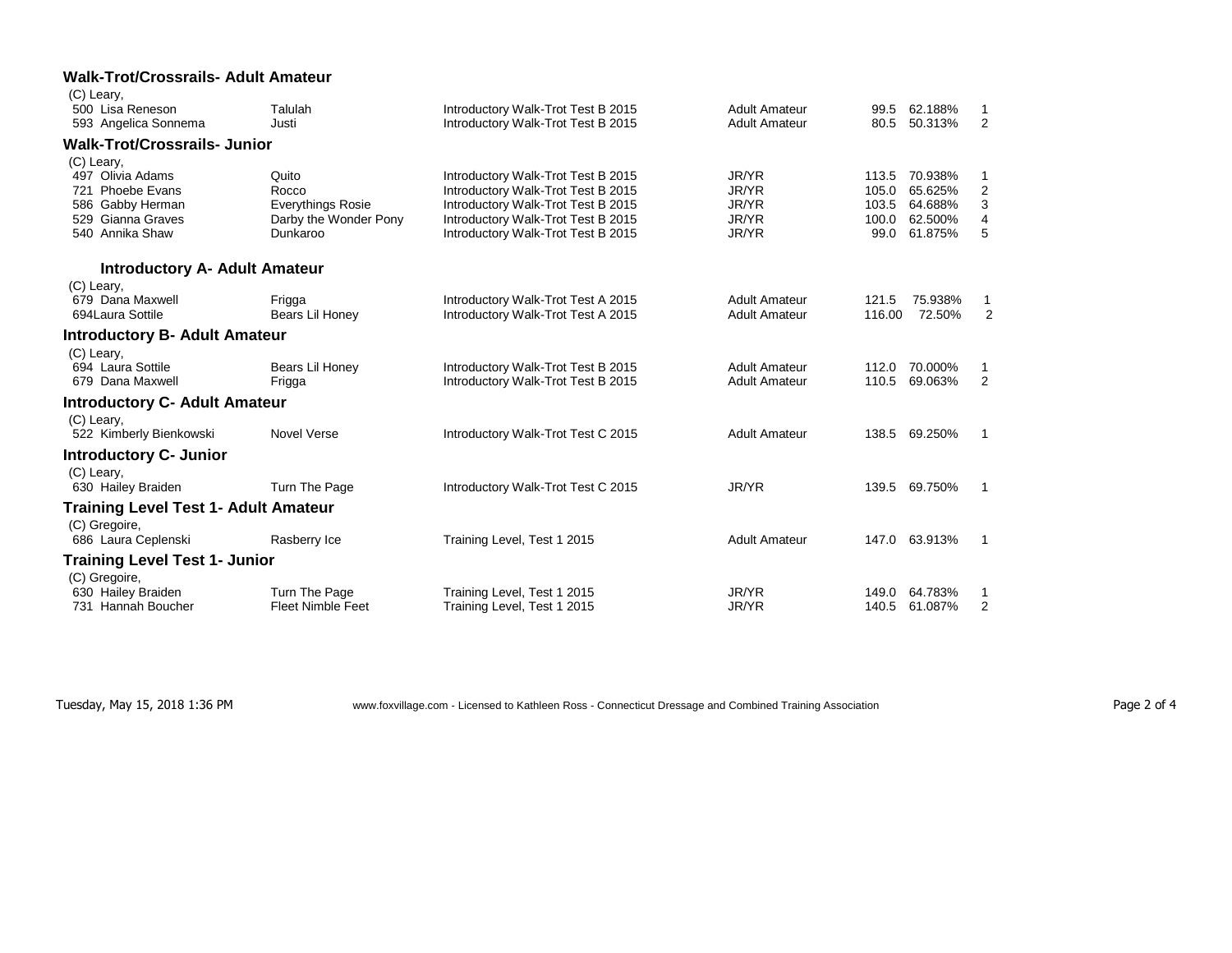| <b>Training Level Test 2- Adult Amateur</b>                                               |                                                                                                         |                                                                                                                          |                                                                      |                                                                        |                      |             |
|-------------------------------------------------------------------------------------------|---------------------------------------------------------------------------------------------------------|--------------------------------------------------------------------------------------------------------------------------|----------------------------------------------------------------------|------------------------------------------------------------------------|----------------------|-------------|
| (C) Gregoire,<br>686 Laura Ceplenski                                                      | Rasberry Ice                                                                                            | Training Level, Test 2 2015                                                                                              | <b>Adult Amateur</b>                                                 | 177.0 68.077%                                                          | $\overline{1}$       |             |
| <b>Training Level Test 3- Adult Amateur</b>                                               |                                                                                                         |                                                                                                                          |                                                                      |                                                                        |                      |             |
| (C) Gregoire,<br>688 Suzanne Weed<br>730 Jane Wasyl<br>596 Linda Rogers<br>738 Zoe Freese | Princess Luna<br>Bay Breeze<br><b>Brody</b><br>D'Lilah                                                  | Training Level, Test 3 2015<br>Training Level, Test 3 2015<br>Training Level, Test 3 2015<br>Training Level, Test 3 2015 | Adult Amateur<br>Adult Amateur<br>Adult Amateur<br>Adult Amateur     | 154.0 70.000%<br>146.5<br>66.591%<br>65.000%<br>143.0<br>122.0 55.455% | -1<br>2<br>3<br>4    |             |
| <b>First Level Test 1- Adult Amateur</b>                                                  |                                                                                                         |                                                                                                                          |                                                                      |                                                                        |                      |             |
| (C) Gregoire,<br>728 Sandra Becker<br>730 Jane Wasyl<br>738 Zoe Freese                    | Antares<br><b>Bay Breeze</b><br>D'Lilah                                                                 | First Level, Test 1 2015<br>First Level, Test 1 2015<br>First Level, Test 1 2015                                         | <b>Adult Amateur</b><br><b>Adult Amateur</b><br><b>Adult Amateur</b> | 187.5 69.444%<br>61.852%<br>167.0<br>155.0 57.407%                     | -1<br>2<br>3         |             |
| <b>First Level Test 1- Junior</b>                                                         |                                                                                                         |                                                                                                                          |                                                                      |                                                                        |                      |             |
| (C) Gregoire,<br>734 Carlie Poworznek                                                     | Justi                                                                                                   | First Level, Test 1 2015                                                                                                 | JR/YR                                                                | 159.5 59.074%                                                          | $\overline{1}$       |             |
| <b>First Level Test 2- Adult Amateur</b>                                                  |                                                                                                         |                                                                                                                          |                                                                      |                                                                        |                      |             |
| (C) Gregoire,<br>619 Amanda Baldwin<br>692 Karen Norton                                   | KA Khameo Boy<br>Mystique                                                                               | First Level, Test 2 2015<br>First Level, Test 2 2015                                                                     | <b>Adult Amateur</b><br>Adult Amateur                                | 216.0 67.500%<br>201.5 62.969%                                         | -1<br>$\overline{2}$ |             |
| <b>First Level Test 2- Junior</b>                                                         |                                                                                                         |                                                                                                                          |                                                                      |                                                                        |                      |             |
| (C) Gregoire,<br>497 Olivia Adams                                                         | Quito                                                                                                   | First Level, Test 2 2015                                                                                                 | JR/YR                                                                | 195.5 61.094%                                                          | $\overline{1}$       |             |
| <b>First Level Test 3- Junior</b>                                                         |                                                                                                         |                                                                                                                          |                                                                      |                                                                        |                      |             |
| (C) Gregoire,<br>497 Olivia Adams                                                         | Quito                                                                                                   | First Level, Test 3 2015                                                                                                 | JR/YR                                                                | 195.5 57.500%                                                          | $\overline{1}$       |             |
| Western Dressage Intro Level Test 1-Adult                                                 |                                                                                                         |                                                                                                                          |                                                                      |                                                                        |                      |             |
| (C) Gregoire,<br>694 Laura Sottile                                                        | Bears Lil Honey                                                                                         | Western Dressage Intro Test 1                                                                                            | <b>Adult Amateur</b>                                                 | 155.0 70.455%                                                          | $\overline{1}$       |             |
| Western Dressage Intro Level Test 1- Junior                                               |                                                                                                         |                                                                                                                          |                                                                      |                                                                        |                      |             |
| (C) Gregoire,<br>631 Hailey Braiden                                                       | Wrangler Bay                                                                                            | Western Dressage Intro Test 1                                                                                            | JR/YR                                                                | 147.0 66.818%                                                          | $\overline{1}$       |             |
| Tuesday, May 15, 2018 1:36 PM                                                             | www.foxvillage.com - Licensed to Kathleen Ross - Connecticut Dressage and Combined Training Association |                                                                                                                          |                                                                      |                                                                        |                      | Page 3 of 4 |